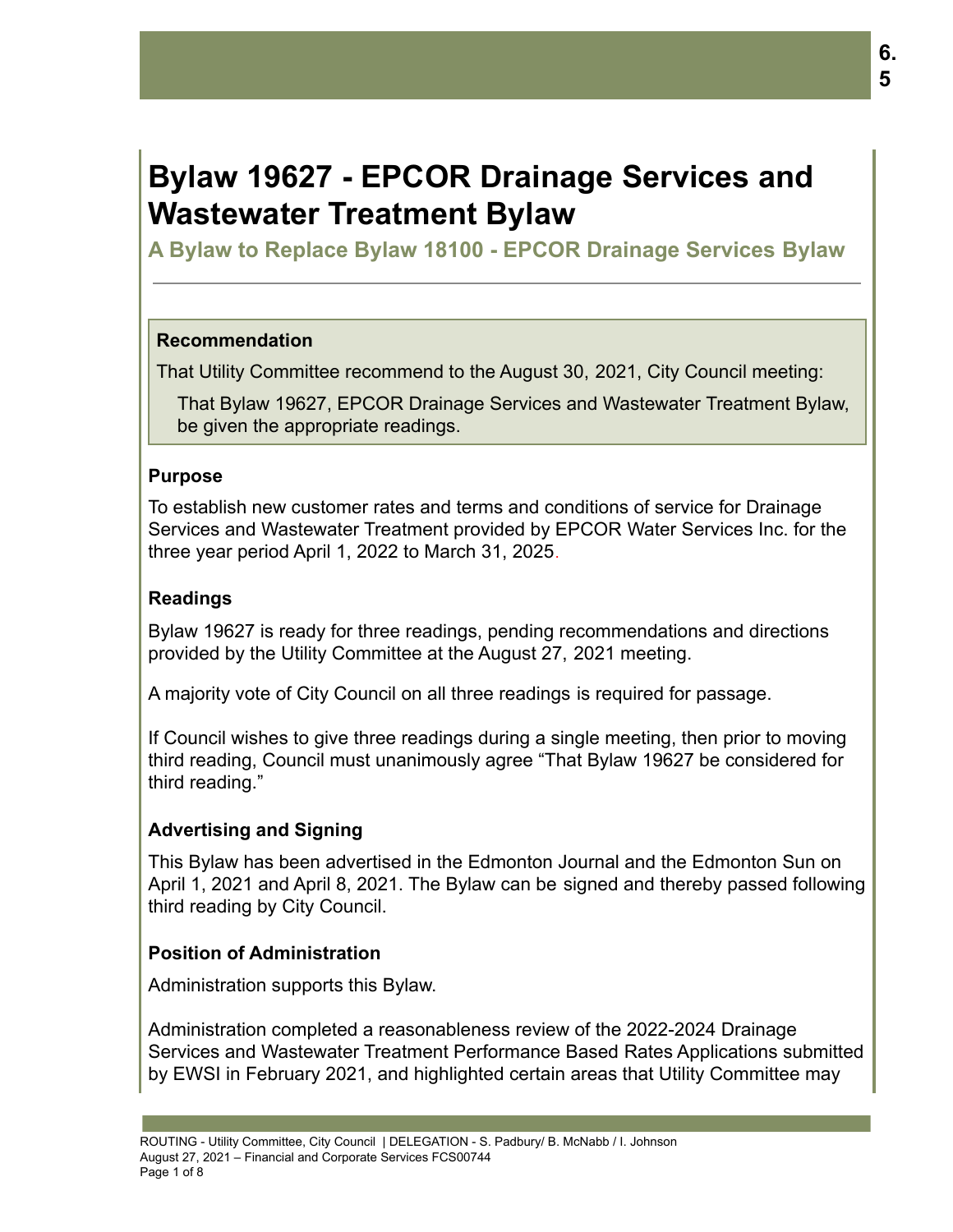wish to consider further to determine if adjustments to the rates applications are warranted (June 25, 2021, Utility Committee, Financial and Corporate Services report FCS00624).

Administration has also reviewed the Drainage Services and Wastewater Treatment Performance Based Rates Compliance Application submitted by EWSI on July 27, 2021 and confirms that EWSI has appropriately amended the applicable schedules in the proposed Bylaw 19627 to incorporate the adjustments included in the motion passed by Utility Committee at the June 25/July 9, 2021 meeting.

## **Previous Council/Committee Action**

At the June 25/July 9, 2021 Utility Committee meeting, the following motions were passed:

That Administration work with EPCOR to bring forward amendments to the applicable schedules to EPCOR Water Services Bylaw 19626 and EPCOR Drainage Services and Wastewater Treatment Bylaw 19627 to reflect the following:

- 1. The adjustments noted by EPCOR Water Services Inc. in its response to the City of Edmonton PBR review reports (page 6, Attachment 3 of FCS00627) with respect to:
	- a. reduced debt costs in the amount of \$3.7 million; and
	- b. the reimbursement to customers for the capitalization of valve casings and service box replacements in the amount of \$5.2 million.
- 2. A deferral account for water consumption for each of Water Services, Wastewater Treatment and Drainage Services that would be accumulated during the 2022-2026 and 2022-2024 PBR terms and included in customer rates in each of the next PBR terms through a special rate adjustment.
- 3. A Return on Equity for Water Services for 2022-2026 and for Wastewater Treatment for 2022-2024 of 9.89% be reduced to 9.64% as a reflection of the risk reduction of the consumption deferral account (with no change to the requested Return on Equity for Drainage Services contained in the rates application).
- 4. An Efficiency Factor for Drainage Services for the 2022-2024 Performance Based Rates term of 0.50%.
- 5. That all non-routine adjustments applied for by Water Services, Drainage Services and Wastewater Treatment during the 2022-2026 and 2022-2024 Performance Based Rates terms be charged to the Adjustment Deferral Accounts. A two step approach would be followed whereby EPCOR Water Services Inc., may receive interim approval and funding for the proposed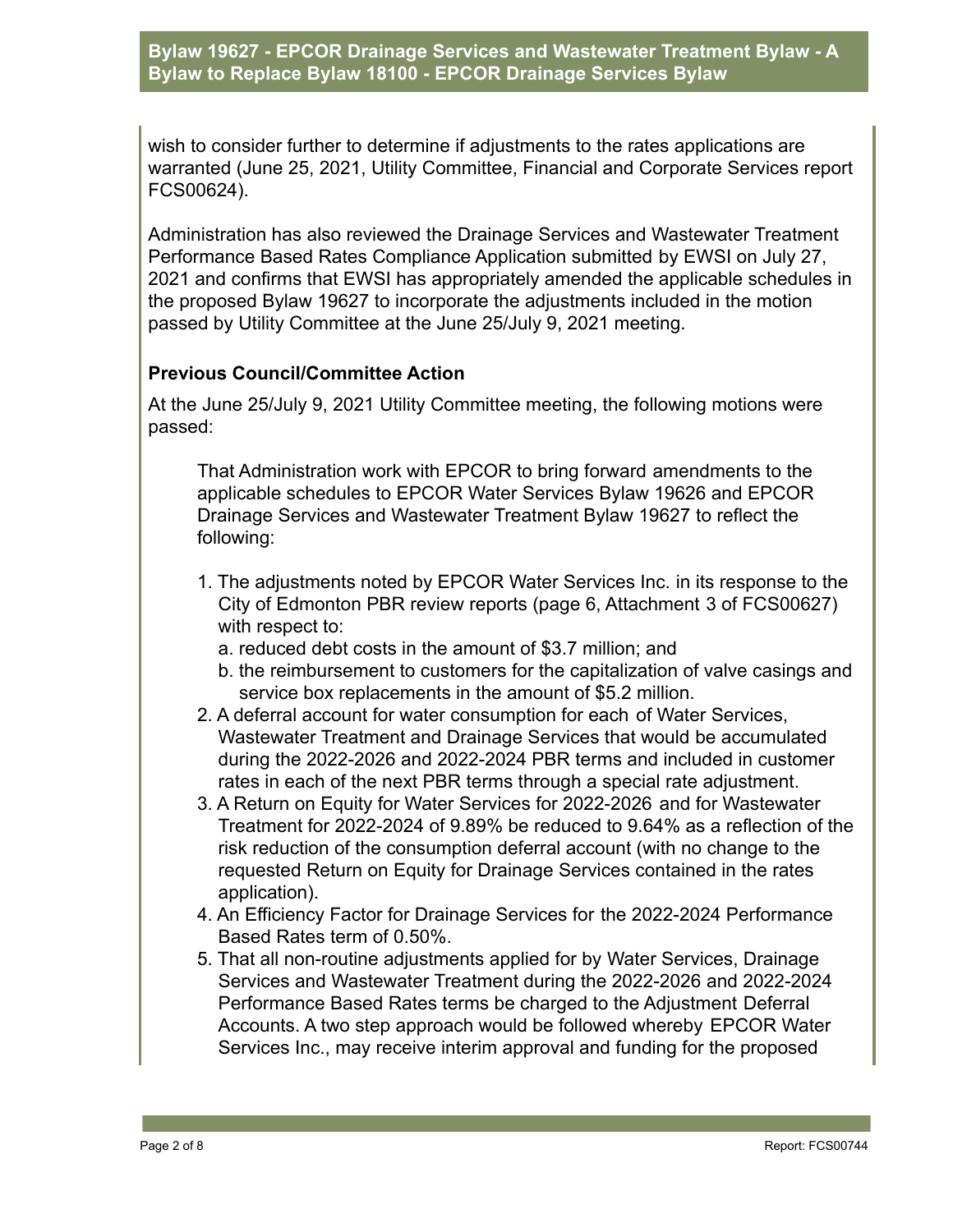adjustment with a final true up of funding being completed based on actual costs.

That Administration work with EPCOR to bring forward reports prior to the next Performance Based Rates term for Drainage Services and Wastewater Treatment effective April 1, 2025, providing further background and the appropriate regulatory treatment for the following items:

- 1. Improved disclosure of changes in accounting and capitalization policies and treatment;
- 2. Reporting the size of the workforce including actual and forecast full- time equivalents;
- 3. A review of how long-term debt interest rates are set for EPCOR Water Services Inc.;
- 4. A review of the performance measures to ensure they are increasingly stringent and challenging over time; and
- 5. A review of the deferral account and other adjustment mechanisms to deal with variations in usage.

## **Report Summary**

This report includes the Performance Based Rates (PBR) Compliance Application and proposed Bylaw 19627 - EPCOR Drainage Services and Wastewater Treatment Bylaw submitted by EPCOR Water Services Inc. (EWSI) to establish new customer rates and terms and conditions of service for Drainage Services and Wastewater Treatment for the three year period April 1, 2022 to March 31, 2025.

The proposed EPCOR Drainage Services and Wastewater Treatment Bylaw 19627 (Attachment 1) replaces the existing Bylaw 18100 - EPCOR Drainage Services Bylaw (blackline version Attachment 2).

The Compliance Application (Attachment 3) incorporates amendments to the proposed EPCOR Drainage Services and Wastewater Treatment Bylaw 19627 in accordance with the motions passed by the Utility Committee on July 9, 2021.

The Drainage Services and Wastewater Treatment 2022-2024 PBR Compliance Application Financial Schedules are included as Attachments 4 and 5, respectively.

#### **Report**

#### **Background**

EWSI provides water, wastewater treatment and drainage services to the City of Edmonton. The City of Edmonton has franchise agreements with EWSI that grant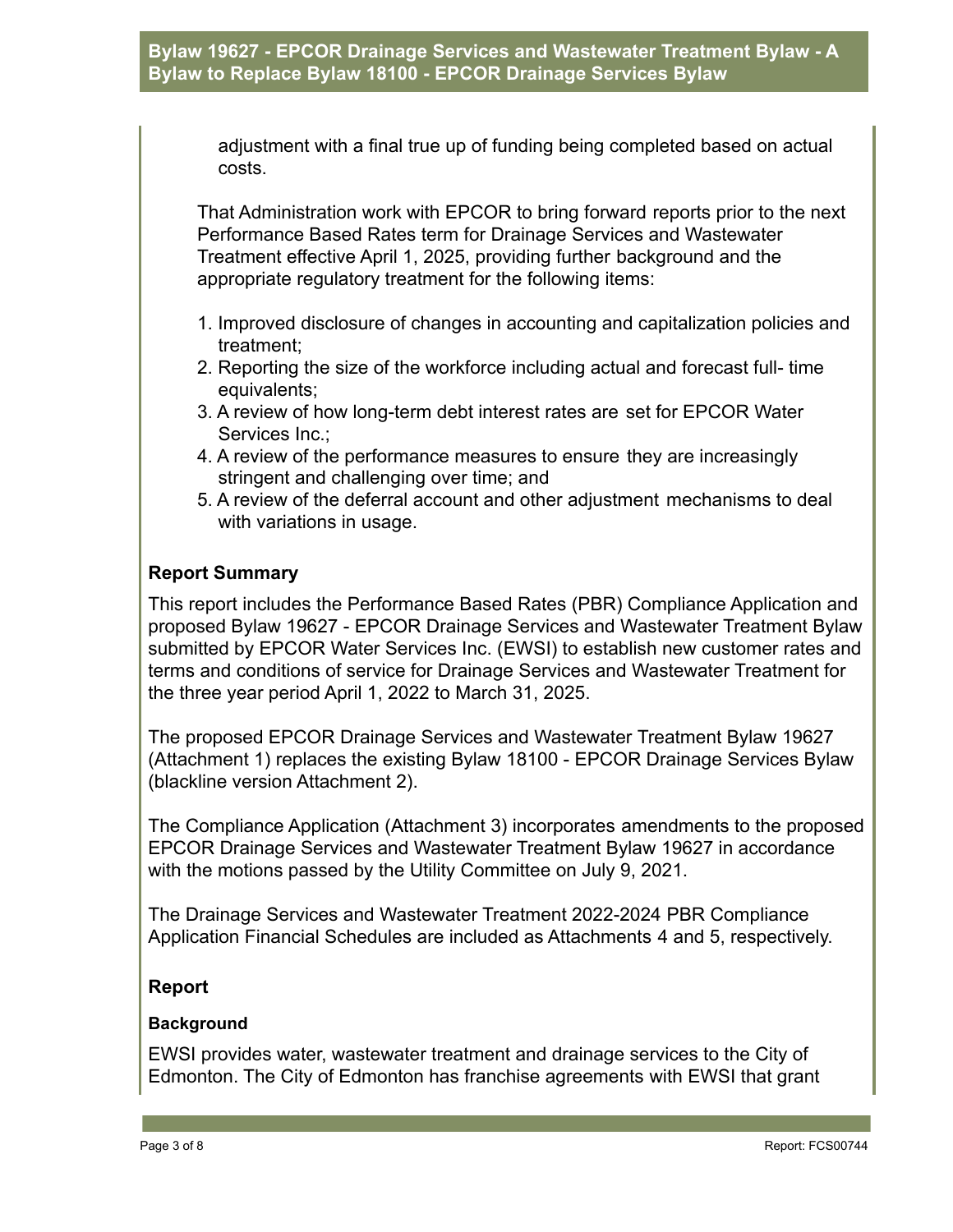EWSI the exclusive right to provide these services within the boundaries of the City of Edmonton. As a utility, EWSI is subject to regulation to ensure services are provided at a fair price and that appropriate service levels are maintained. City Council maintains regulatory oversight responsibility for the water, wastewater treatment and drainage utilities owned and operated by EWSI. The provincial *Public Utilities Act* and *Municipal Government Act* provide City Council with the authority to pass bylaws relating to municipal public utilities, including those owned and operated by municipally controlled corporations, and to set terms, costs, or charges relating to those public utilities within the boundaries of the City of Edmonton. As regulator, City Council is expected to balance the interests of the customers (high quality and reliable services at reasonable costs) with the interests of EWSI (financially sustainable utility that provides fair investment returns).

City Council has approved separate bylaws to establish the customer rates and terms and conditions of service under performance based regulation for each of EPCOR Water Services and Wastewater Treatment Bylaw 17698 and EPCOR Drainage Services Bylaw 18100. Council approved Bylaw 17698 on October 25, 2016 that set customer rates for water services and wastewater treatment services charged by EWSI for the five year period of April 1, 2017 to March 31, 2022. This was the fourth performance based regulation term for water services, which were first regulated under performance based regulation beginning in 2002, and was the second performance based regulation term for wastewater treatment services, which were first regulated under performance based regulation beginning in 2012. With the transfer of drainage services from the City of Edmonton to EWSI effective September 1, 2017, Council approved Bylaw 18100 on September 12, 2017 that sets customer rates for drainage services charged by EWSI for the period January 1, 2018 to March 31, 2022.

To better align wastewater collection and wastewater treatment, from both the ratepayer and regulator perspectives, EPCOR is proposing to amend both the Water Services and Wastewater Treatment Bylaw 17698 and Drainage Services Bylaw 18100 to include wastewater treatment rates together with the sanitary and stormwater rates (i.e., Drainage Services rates) in the Drainage Services and Wastewater Treatment Bylaw 19627 effective April 1, 2022.

The Water Services PBR Compliance Application and corresponding proposed EPCOR Water Services Bylaw 19626 are included in the August 27, 2021, Utility Committee, Financial and Corporate Services report FCS00743.

#### **Summary of PBR Applications**

In February 2021, EWSI submitted PBR Applications and a proposed EPCOR Drainage Services and Wastewater Treatment Bylaw 19627 for approval by City Council to establish customer rates for Drainage Services and Wastewater Treatment for the three year period April 1, 2022 to March 31, 2025. At that time, EWSI also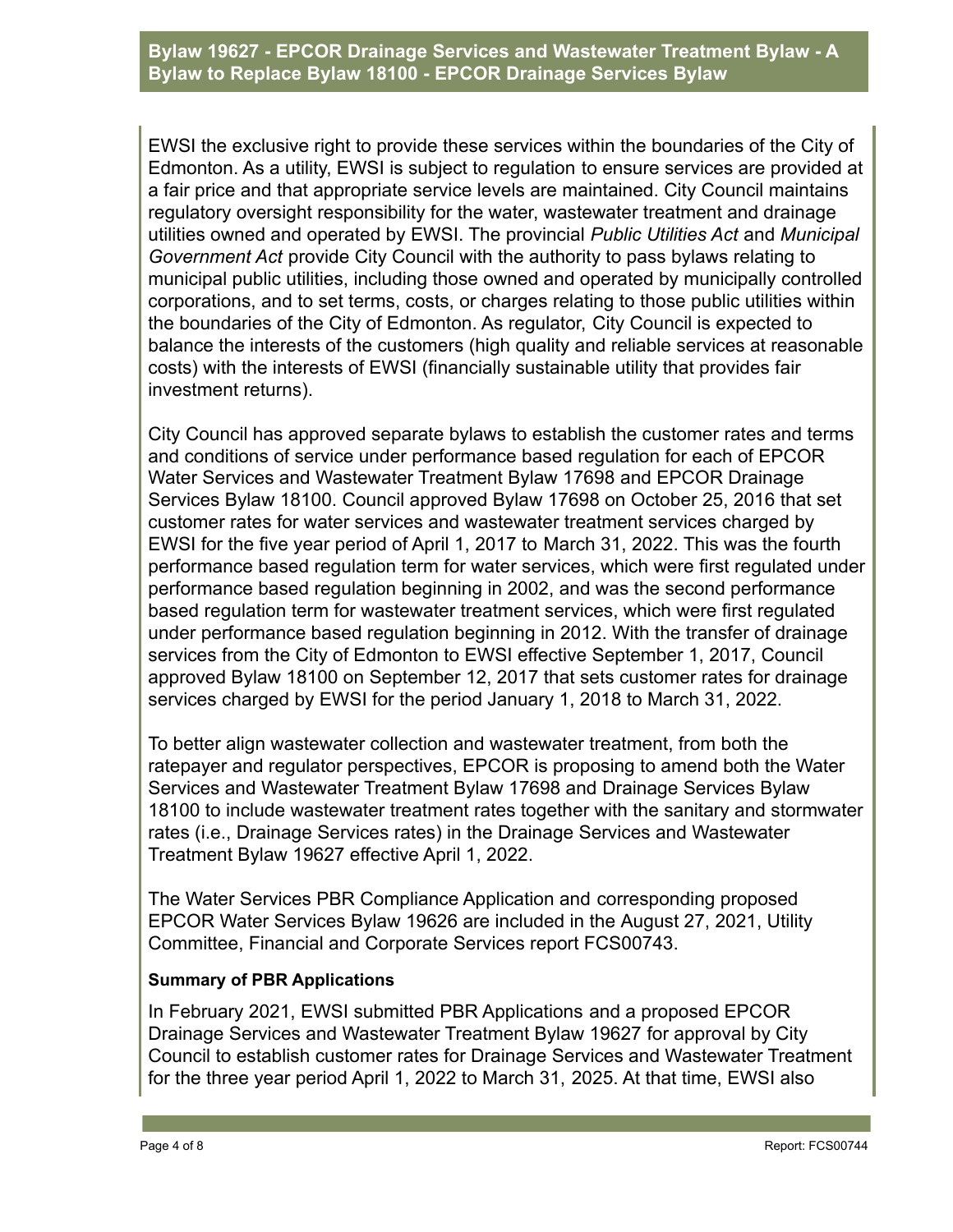submitted a PBR application for approval by City Council to establish customer rates for Water Services for the five year period April 1, 2022 to March 31, 2027.

The main elements of the Drainage Services and Wastewater Treatment applications to set customer rates effective April 1, 2022 to March 31, 2025 include the following:

- A mechanism to adjust customer rates, fees and charges annually under a performance based regulation formula (e.g., Inflation Factor ("I") less Efficiency Factor ("X"));
- Special Rate Adjustments (SRAs) required to recover the costs not covered under the performance based regulation formula (I-X);
- A mechanism for non-routine adjustments under the performance based regulation framework, similar to Bylaw 17698 for Water and Wastewater Treatment Services and Bylaw 18100 for Drainage Services;
- Terms and Conditions of service; and
- Service quality metrics and targets, detailed in a similar manner to Bylaw 17698.

#### **Regulatory Process and Utility Committee Deliberations**

The regulatory process and guiding objectives for Utility Committee and City Council to assess the EWSI PBR Applications were approved by Council on February 22, 2021 (Attachment 6).

On June 25/July 9, 2021, Utility Committee reviewed the EWSI PBR Applications including the following reports:

- FCS00456 proposed bylaw and rates application to establish new customer rates for Water Services;
- FCS00483 proposed bylaw and rates applications to establish new customer rates for Drainage Services and Wastewater Treatment;
- FCS00623 written responses from EWSI to questions from Councillors, the Utility Advisor and Administration, in addition to written submissions from the public;
- FCS00624 reasonableness review of the rates applications by Administration;
- FCS00625 review of the rates applications by the Utility Advisor; and
- FCS00627 responses from EWSI to written submissions from the public and the reviews completed by Administration and the Utility Advisor of the rates applications.

At the conclusion of its deliberations of the EWSI PBR rates applications on July 9, 2021, Utility Committee passed a motion that Administration work with EPCOR to bring forward amendments to the applicable schedules to EPCOR Water Services Bylaw 19626 and EPCOR Drainage Services and Wastewater Treatment Bylaw 19627. The amendments included: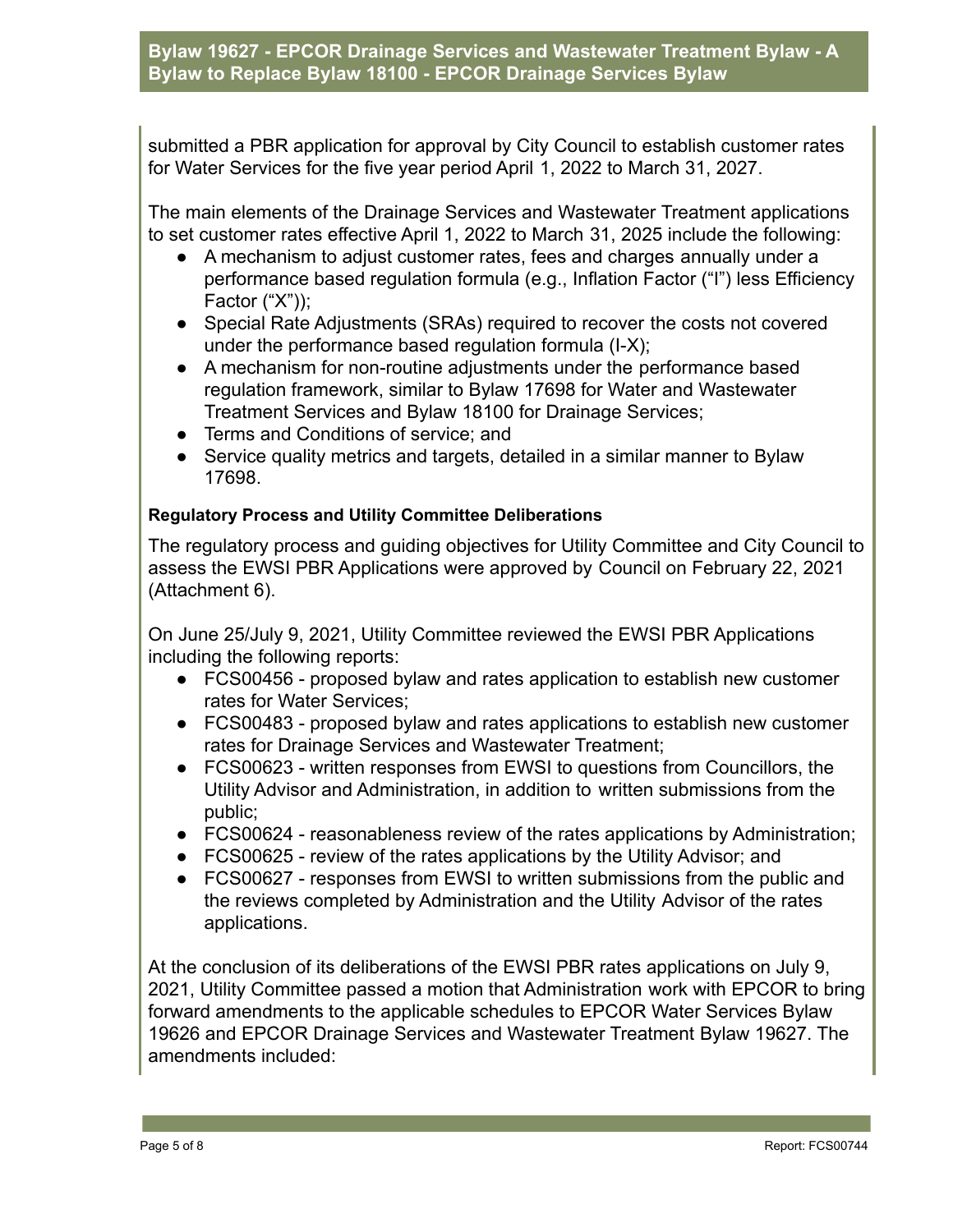- reduced debt costs in the amount of \$3.7 million and the reimbursement to customers for the capitalization of valve casings and service box replacements in the amount of \$5.2 million;
- a deferral account for water consumption for each of Water Services, Wastewater Treatment and Drainage Services that would be accumulated during the 2022-2026 and 2022-2024 PBR terms and included in customer rates in each of the next PBR terms through a special rate adjustment;
- a decrease in the applied for return on equity for Water Services for 2022-2026 and for Wastewater Treatment for 2022-2024 from 9.95 to 9.64 percent, with no change to the requested return on equity for Drainage Services contained in the rates application;
- an increase in the applied for efficiency factor for Drainage Services for the 2022-2024 PBR term from 0.25 to 0.50 percent; and
- that all non-routine adjustments applied for by Water Services, Drainage Services and Wastewater Treatment during the 2022-2026 and 2022-2024 PBR terms be charged to the Adjustment Deferral Accounts. A two step approach would be followed whereby EWSI may receive interim approval and funding for the proposed adjustment with a final true up of funding being completed based on actual costs.

On July 27, 2021, EWSI submitted a PBR Compliance Application (Attachment 3) that incorporates amendments to the proposed EPCOR Water Services Bylaw 19626 (August 27, 2021, Financial and Corporate Services report FCS00743) and EPCOR Drainage Services and Wastewater Treatment Bylaw 19627 in accordance with the directions from the Utility Committee on July 9, 2021.

Administration has reviewed the PBR Compliance Application and confirms that EWSI has appropriately amended the applicable schedules in the proposed Bylaws 19626 and 19627 to incorporate the adjustments included in the motions passed by Utility Committee. As detailed in Tables 3.0-1 to 3.0-4 of the Compliance Application, the adjustments result in a cumulative reduction in the applied for revenue requirements for Water Services over the five year period 2022-2026 in the amount of \$17.2 million in total, for Wastewater Treatment over the three year period 2022-2024 in the amount of \$3.4 million in total, and for Drainage Services over the three year period 2022-2024 in the amount of \$0.6 million in total.

# **Corporate Outcomes and Performance Management**.

| $\overline{a}$ Corporate Outcome(s): The City of Edmonton has sustainable and accessible infrastructure. |            |           |           |  |
|----------------------------------------------------------------------------------------------------------|------------|-----------|-----------|--|
| Outcome(s)                                                                                               | Measure(s) | Result(s) | Target(s) |  |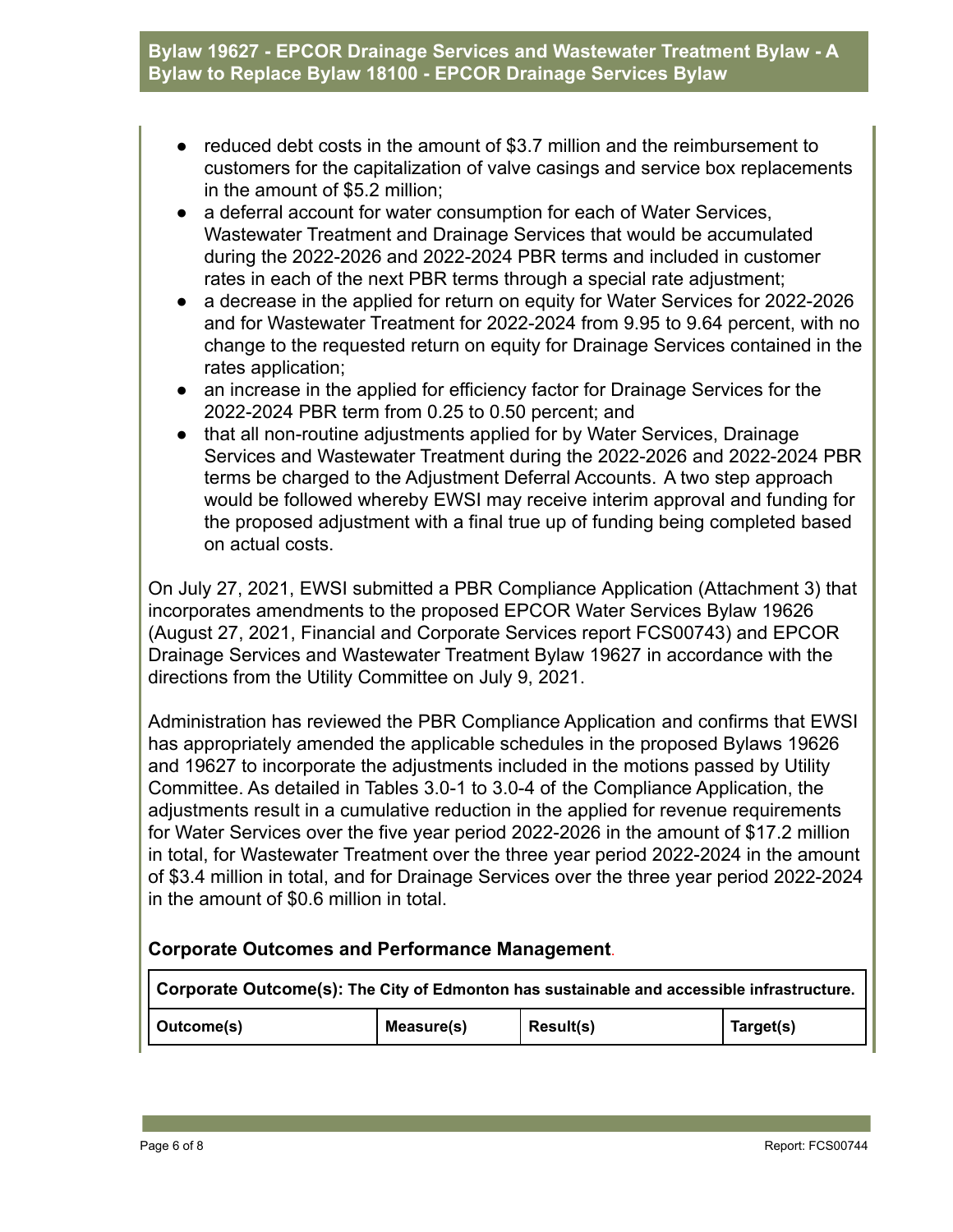| Oversight and transparency of<br>EPCOR water, wastewater and<br>drainage services. | Annual and periodic<br>reporting to Utility<br>Committee of<br>financial<br>performance,<br>operating and<br>capital programs,<br>and service quality | Annual Progress Report -<br>Water, Wastewater, Drainage<br>(Fall 2020)<br>Annual Operational Plan (Feb<br>2021) | <b>Annual Progress</b><br>Report - Water,<br>Wastewater,<br>Drainage (June)<br><b>Annual Operational</b><br>Plan $(Q1)$ |
|------------------------------------------------------------------------------------|-------------------------------------------------------------------------------------------------------------------------------------------------------|-----------------------------------------------------------------------------------------------------------------|-------------------------------------------------------------------------------------------------------------------------|
|                                                                                    | levels.                                                                                                                                               | Performance Based Rates<br>Applications (Feb 2021)                                                              |                                                                                                                         |

# **Public Engagement**

The public had an opportunity to provide feedback at the Utility Committee meeting held on June 25, 2021 regarding the EWSI PBR applications. The process for the review and approval of the EWSI rates applications was advertised in the Edmonton Journal and the Edmonton Sun on April 1, 2021 and April 8, 2021. EWSI also completed a stakeholder engagement process as part of the PBR application development to ensure that programs and initiatives aligned with stakeholder expectations.

# **Budget/Financial Implications**

Approval of EPCOR Drainage Services and Wastewater Treatment Bylaw 19627 will have financial implications on EPCOR's Drainage Services and Wastewater Treatment revenues, therefore impacting the EPCOR franchise fee and dividend received annually by the City.

#### **Legal Implications**

Public utilities owned or operated by municipalities providing service within that municipality are generally regulated by their municipal councils, as they are exempt from Alberta Utilities Commission regulation pursuant to s. 78.2 of the *Public Utilities Act*, RSA 2000, H-16. Public utilities that are not owned or operated by municipalities and that supply water, heat, light or power are regulated by the Alberta Utilities Commission. Public utilities that are owned or operated by a municipally controlled corporation and provide a utility service within the boundaries of the municipality are exempt from regulation by the Alberta Utilities Commission pursuant to s. 75.4 of the *Municipal Government Act,* RSA 2000, C-26.

EPCOR Water Services and Wastewater Treatment Bylaw 17698 and EPCOR Drainage Services Bylaw 18100 set out a mechanism for setting and adjusting fees, rates and charges for water, wastewater treatment and drainage services for a period that expires March 31, 2022. Therefore, new bylaws are required to set fees, rates and charges to be effective April 1, 2022.